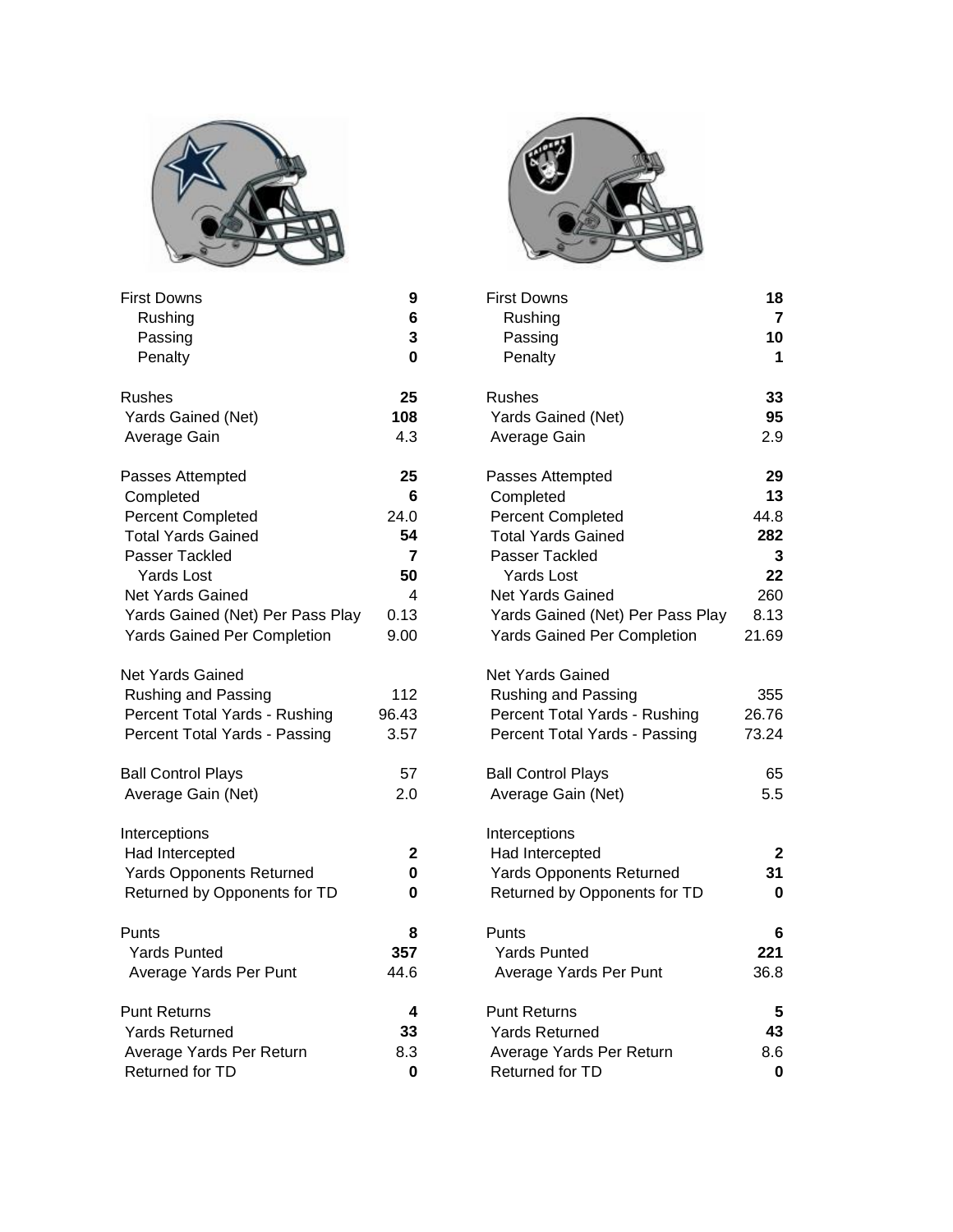| <b>Kickoff Returns</b>         | 3     | <b>Kickoff Returns</b>         | 1            |
|--------------------------------|-------|--------------------------------|--------------|
| <b>Yards Returned</b>          | 56    | <b>Yards Returned</b>          | 23           |
| Average Yards Per Return       | 18.7  | Average Yards Per Return       | 23.0         |
| Returned for TD                | 0     | Returned for TD                | 0            |
| <b>Penalties</b>               | 4     | Penalties                      | 5            |
| <b>Yards Penalized</b>         | 48    | <b>Yards Penalized</b>         | 38           |
| <b>Fumbles</b>                 | 1     | <b>Fumbles</b>                 | 0            |
| Lost                           | 1     | Lost                           | 0            |
| <b>Total Points Scored</b>     | 0     | <b>Total Points Scored</b>     | 20           |
| Touchdowns (Total)             | 0     | Touchdowns (Total)             | $\mathbf{2}$ |
| <b>Touchdowns Rushing</b>      | 0     | <b>Touchdowns Rushing</b>      | 0            |
| <b>Touchdowns Passing</b>      | 0     | <b>Touchdowns Passing</b>      | $\mathbf{2}$ |
| TD's on Returns and Recoveries | 0     | TD's on Returns and Recoveries | 0            |
| *Extra Points                  | 0     | *Extra Points                  | $\mathbf{2}$ |
| <b>Safeties</b>                | 0     | <b>Safeties</b>                | 0            |
| <b>Field Goals</b>             | 0     | <b>Field Goals</b>             | $\mathbf{2}$ |
| <b>Field Goal Attempts</b>     | 2     | <b>Field Goal Attempts</b>     | 3            |
| <b>Percent Successful</b>      | 0.0   | <b>Percent Successful</b>      | 66.67        |
| Possesion:                     | 26:40 | Possesion:                     | 33:20        |
| <b>Third Down Efficiency</b>   | 7.7   | <b>Third Down Efficiency</b>   | 41.2         |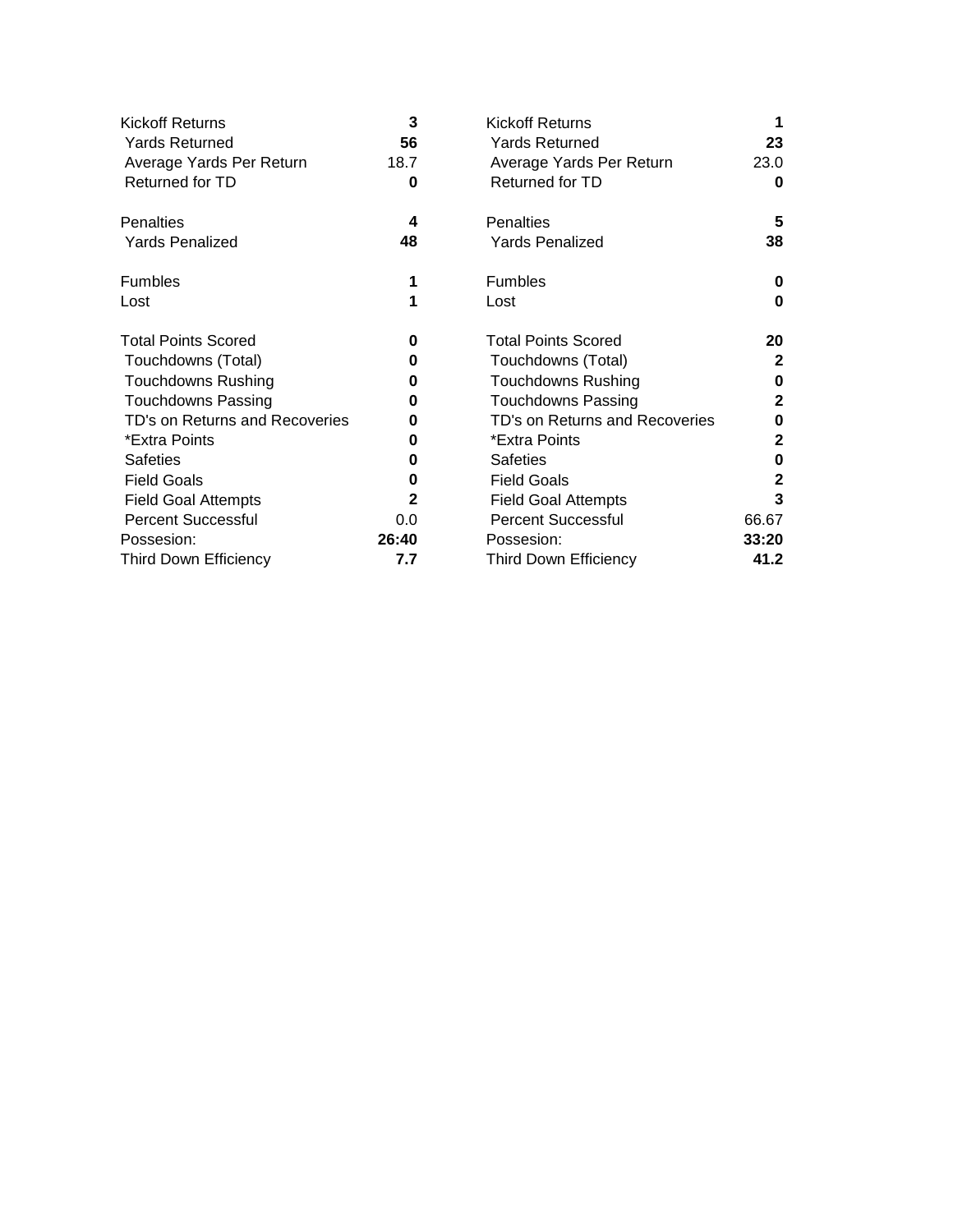

| <b>Rushing:</b><br>C. Hill<br>Garrison<br>Staubach | Att<br>10<br>11<br>4 | Yards<br>50<br>49<br>9 | Avg.<br>5.0<br>4.5<br>2.3 | Long<br>15<br>3 | TD<br>0<br>0<br>0 |
|----------------------------------------------------|----------------------|------------------------|---------------------------|-----------------|-------------------|
| <b>Receiving:</b>                                  | Rec.                 | Yards                  | Avg.                      | Long            | TD                |
| Rentzel                                            |                      | 1                      | 1.0                       |                 | 0                 |
| Reeves                                             | 2                    | 16                     | 8.0                       | 17              | 0                 |
| Ditka                                              | 1                    | 18                     | 18.0                      | 18              | 0                 |
| Garrison                                           | 1                    | 14                     | 14.0                      | 14              | 0                 |
| Homan                                              | 1                    | 5                      | 5.0                       | 5               | 0                 |

|                      |                |                | Pct         | <b>Yards</b> |                |             | Had                | Pct         | Pct  | Avg. |        |
|----------------------|----------------|----------------|-------------|--------------|----------------|-------------|--------------------|-------------|------|------|--------|
| Passing:             | Att            | Com            | Com         | Gained       | TD             | Long        | Int.               | TD          | Int  | Gain | Rating |
| Morton               | $\, 8$         | $\overline{2}$ | 25.0        | 4            | $\mathbf 0$    | 5           | 1                  | 0.0         | 12.5 | 0.5  | 0.0    |
| Staubach             | 17             | 4              | 23.5        | 50           | $\mathbf{0}$   | 18          | 1                  | 0.0         | 5.9  | 2.9  | 15.1   |
| <b>Punt Returns:</b> | No.            | <b>FC</b>      | <b>Yrds</b> | Avg.         | Long           | TD          |                    |             |      |      |        |
| Hayes                | 4              | 0              | 33          | 8.3          | 23             | $\mathbf 0$ |                    |             |      |      |        |
| <b>Kickoff</b>       |                |                |             |              |                |             |                    |             |      |      |        |
| <b>Returns</b>       | No.            | <b>Yrds</b>    | Avg.        | Long         | TD             |             |                    |             |      |      |        |
| <b>Flowers</b>       | 1              | 21             | 21.0        | 21           | 0              |             |                    |             |      |      |        |
| Baynham              | $\overline{2}$ | 35             | 17.5        | 18           | $\mathbf 0$    |             |                    |             |      |      |        |
| <b>Punting:</b>      | No.            | <b>Yrds</b>    | Avg.        | Long         | <b>Blk</b>     |             |                    |             |      |      |        |
| Widby                | 8              | 357            | 44.6        | 53           | $\mathbf 0$    |             |                    |             |      |      |        |
| Kicking:             | KO             | TB             | <b>XPA</b>  | <b>XPM</b>   | <b>FGA</b>     | <b>FGM</b>  | Pct<br><b>Made</b> | Long        |      |      |        |
| Clark                | 1              | $\pmb{0}$      | 0           | $\mathbf 0$  | $\overline{2}$ | $\pmb{0}$   | 0.0                | $\mathbf 0$ |      |      |        |
| Interceptions:       | No.            | <b>Yrds</b>    | Avg.        | Long         | TD             |             |                    |             |      |      |        |
| M. Renfro            | 1              | 31             | 31.0        | 31           | 0              |             |                    |             |      |      |        |
| Jordan               | 1              | $\pmb{0}$      | 0.0         | 0            | $\mathbf 0$    |             |                    |             |      |      |        |
| Sacks:               | No.            |                |             |              |                |             |                    |             |      |      |        |
| Pugh                 | 1              |                |             |              |                |             |                    |             |      |      |        |
| Cole                 | 0.5            |                |             |              |                |             |                    |             |      |      |        |
| Andrie               | 1              |                |             |              |                |             |                    |             |      |      |        |
| Lilly                | 0.5            |                |             |              |                |             |                    |             |      |      |        |